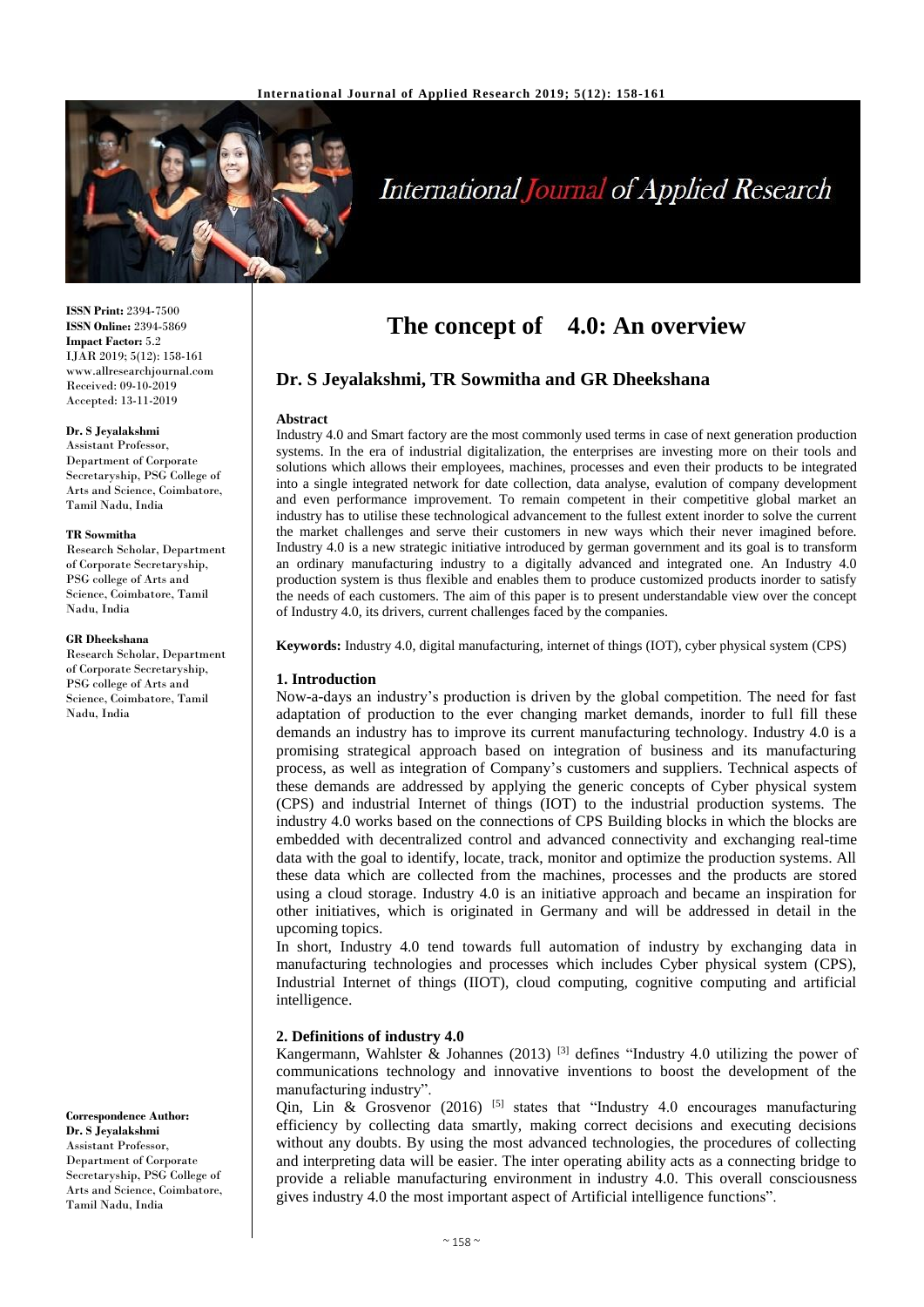Schumacher, Erol & Sihn (2016)<sup>[4]</sup> mentions "Industry 4.0 is surreounded by a huge network of advanced technologies across the value-chain. Service. Automation, Artificial Intelligence Robotics, Internet of Thing (IOT) and Addictive manufacturing are bringing in a brand new era of manufacturing processes. The boundaries between the real world and virtual reality is getting blurrier and causing a phenomenon known as Cyber Physical Production Systems (CPPS)".

Wang *et al*. (2016) states "Industry 4.0 makes full use of emerging technologies and rapid development of machines and tools to cope with global challenges inorder to improve industry levels. The main concept of industry 4.0 is to utilise the advanced information technology to deploy IOT services. Production can run faster and smoothly with minimun downtime by integrating engineering knowledge. Therefore, the product built will be of better quality, production systems are more efficient, easier to maintain and achieve cost savings".

Murgalska & Magdalena (2017)  $[6]$  tells that " the modern and more sophisticated machines and tools with advanced softwares are networked sensors can be used to plan, predict, adjust and control the societal outcome and business models to create another plase of value chain organisation and it can be managed throughout the whole cycle of a product. Thus, industry 4.0 is an advantage to stay competitive in any industry. To create a more dynamic flow of production, optimization of value chain has to e autonomously controlled".

According the above seen definitons, most of the authors mentioned the meaning of Industry 4.0 consists of key topics related to Cyber Physical System (CPS), Internet of Things (IOT) and others. Besides that some authors stated that Industry 4.0 is a cost factor and profitable with recently developed high-tech information and intelligent services.

# **3. Evolution of Industry from Industrial Revolution 1.0 to 4.0**

#### **3.1 First Industrial Revolution**

The first industrial revolution happened between the late 1700's and early 1800's. During this period, the manufacturing evolved from focusing on shifting of manual work done by labours to adaptation of animals to perform

the labour work. Then the invention of steam power and mechanisation of production. Before the threads are produced in simple spinning wheels with the help of human hands, after the advancement the mechanised version produced eight times the volume.

# **3.2 Second industrial revolution**

In the early part of  $20<sup>th</sup>$  century, the world entered into second industrial revolution with the introduction of steel and use of electricity in production. The introduction of electricity enabled manufacturers to increase the efficiency and helped to make the machineries in factories more mobile. It was during this phase, the mass production concepts like assemble line were introduced by Henry Ford as a way to boost productivity with lower cost.

# **3.3 Third industrial revolution**

Starting in the late 1950's, a third industrial revolution slowly began to emerge, as manufacturers began to incorporate more electronic- partial automation using memory programmable controls and eventually computer technology into their industries. During this period, manufacturers started experiencing a shift that put less emphasis on analog and mechanical technology and more on digital technology and automated softwares. Since these introduction, we are now able to automate an entire production process without human assistance.

# **3.4 Fourth industrial revolution**

In the past few decades, industry 4.0 takes the emphasis on digital technology which takes the production to a whole new level with the help of inter-connection among the machines, employees, process and products through Internet of things, access to real time data and introduction to Cyber physical system. Industry 4.0 offers a more comprehensive, interlinked and holistic approach to manufacturing. It connects physical with digital and allows for better collaboration and access across departments, partners, vendors, product and people. Industry 4.0 empowers business owners to better control and understand every aspect of their operation and allows them to leverage instant data to boost productivity, improves processes and drives growth.



**Fig 1:** History of Industrial Revolution

# **4. Components of industry 4.0:** Industry 4.0 cab be classified into three components.

- **Horizontal integration**
- Vertical integration
- **Engineering integration**

**4.1 Horizontal integration:** It brings the concept of new type worldwide value chain networks i.e, one corporation has to cooperate and compete with other corporations that have similar characteristics to create an efficient production system.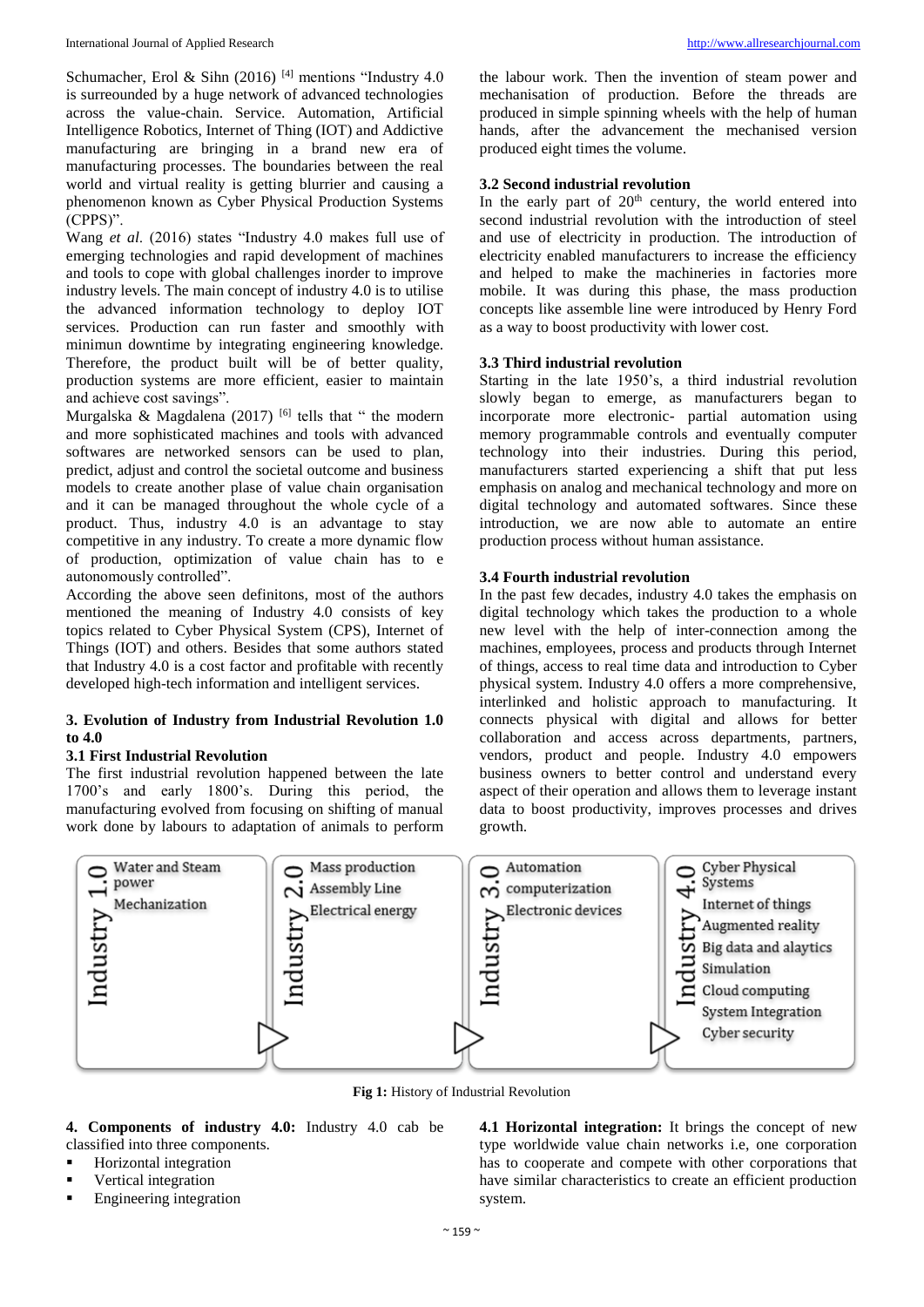**4.2 Vertical integration:** It is to achieve the hierarchical subsystems at the production line in order to produce an easy to configure an Hugh flexible production line. From this integration, the highly intelligent machines create an automated controlled systems that is able to be automatically reconfigured according to the various types of products. The large amount of data collected and processed enables the manufacturing system to be transparent.

**4.3 Engineering integration:** It is otherwise called ad Endto-End integration as this deals with the whole value chain from beginning to the end to assist in the customization of products. It works in a chain of activities throughout the

product-centric value creation process which involves aspects such as customer requirement expressions, development of product design, recycling, production engineering, production services, planning and maintenance. Through this integration every product can be reused to the same product model. In the end the product will be easily customisable.

#### **5. Characteristics of industry 4.0**

As seen earlier Industry 4.0 is the future of global manufacturing and digitalized products and factories are the outcome of this revolution. There are 8 characteristics for industry as shown in Figure 2



**Fig 2:** Characteristics of Industry 4.0

#### **5.1 Cyber-physical system (CPS)**

Industry 4.0 totally relies on this Cyber-Physical System where the advances and speed of development in communication and calculation form in CPS gives life to Industry 4.0. In CPS each production system has sensors installed in the entire physical systems inorder to connect the physical things with virtual models. CPS is the foundation to create Internet of Things (IOT), which can be combined to become Internet of Services (IOS). Hence, businesses will find it easier to establish global networks which joins the warehousing systems, machinery and production facilities of CPS in future.

#### **5.2 Internet of things (IOT)**

Industry 4.0 brings a new way for the present Internet of Things (IOT) and the manufacturing systems. The mission of Industry 4.0 can be achieved only through the combination of IOT and Internet of Services (IOS) in production process. IOT enables a advanced connectivity in systems, services, physical objects and also enables objectto-object communication and data sharing.

#### **5.3 Internet of services (IOS)**

In automotive industries, this Internet of Services plays as an very important role as the activities are triggered through data transfers in the information technology to make their daily mobility easier and safer. IOS acts as a service vendor to provide services through the internet according to the types of digitalized services. These services are availabe around the business on demand as the result the suppliers

can provide and aggregate these services on additional value.

#### **5.4 Big data and Analytics**

Big data analytics is very helpful for predictive manufacturing and is an important direction for industrial technology development. This result in huge amount of information produced and obtained daily where the current processing and analyses are unable to cope using traditional methods. Many other applications would be able to gain additonal values when existing techniques become more mature to handle big data. According to Forrester "Bog data can be divided into four dimensions which ar volume, variety, value and velocity".

#### **5.5 Augmented Reality (AR)**

Under Industry 4.0, Augmented Reality (AR) has become one of the most promising one as all the technological companies should invest in it because it helps the companies by doing their maintenance works in less time with reduction of potential errors. It can predict with high accuracy and allows the frequency of maintenance to be kept at low numbers by utilising predictive maintenance to rpevent any unplanned reactive maintenance. Thus this will reduce costs associated with doing too much preventive maintenance.

#### **5.6 Autonomous Robots**

Today's Robots are highly flexible and are easier to operate in multitudes of field. In the upcoming future, robots will